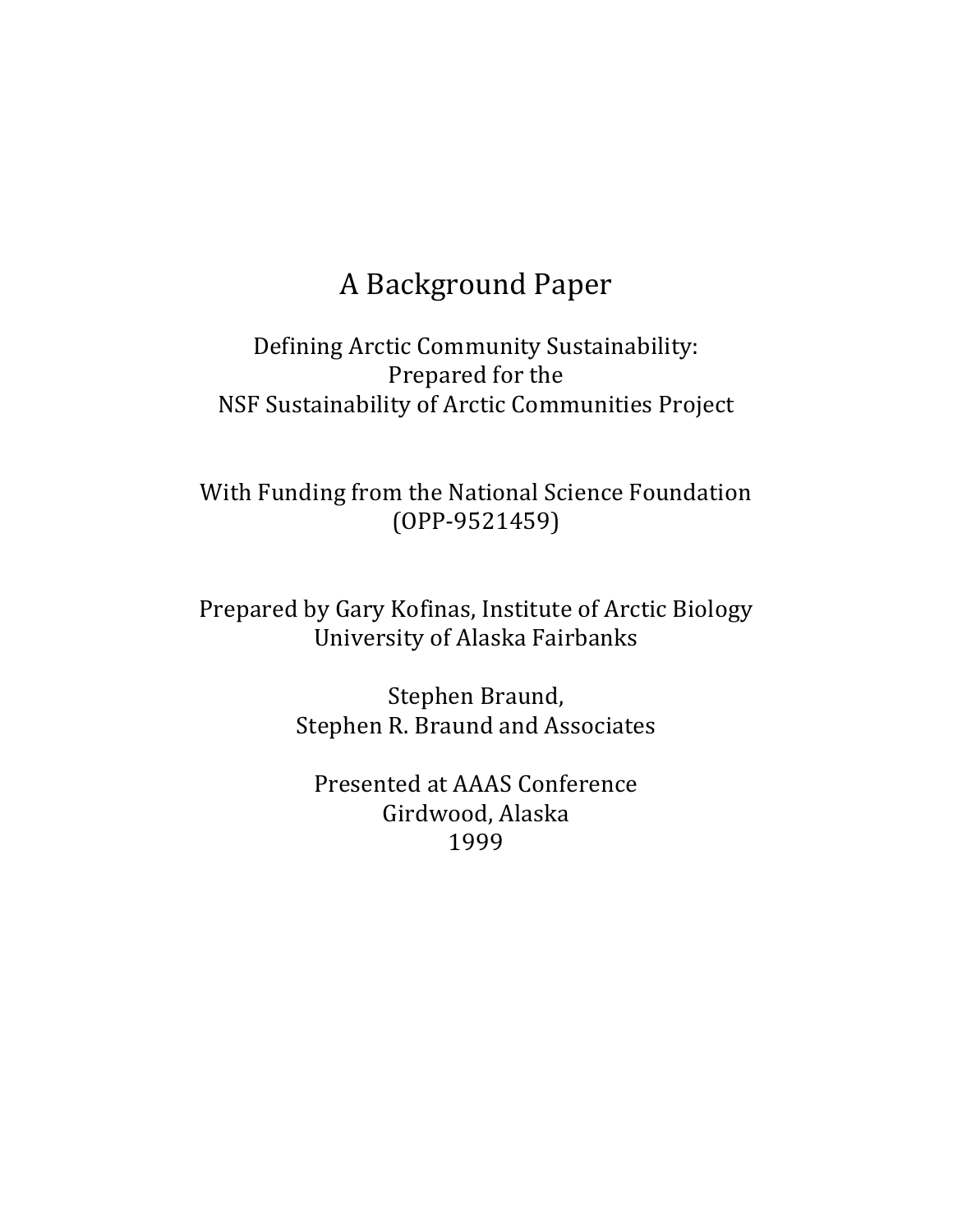# **Defining Arctic Community Sustainability: A background paper prepared for the NSF Sustainability of Arctic Communities Project**



*prepared by* Gary Kofinas, Institute of Arctic Biology, University of Alaska Fairbanks [\(gary.kofinas@alaska.edu\)](mailto:gary.kofinas@alaska.edu) and Stephen Braund, Stephen R. Braund and Associates [\(srba@alaska.net\)](mailto:srba@alaska.net) September, 1996

The material in this report was presented at the AAAS Conference held in Girdwood, Alaska in September, 1999.

#### **Introduction**

Our original Sustainability of Arctic Communities Project proposal, submitted in 1995, stated researchers' intent to focus on three elements of sustainability. These elements of community sustainability were framed as "community goals." They include:

- 1. maintaining subsistence hunting as a way of life,
- 2. participating in the wage economy, and
- 3. perceiving local control in public policy matters.

When initiating our research, we recognized these three elements are a subset of a larger list, and that a comprehensive understanding of Arctic community sustainability requires attention to additional issues. At our first meeting (and before community involvement was funded as a part of this research), we addressed the question of how best to frame Arctic Community Sustainability.

The question of defining sustainability is a subject of much discussion in the literature, with much of it centering on debates regarding the definition of the more controversial term "sustainable development." Part of this discourse has examined questions of the erosion of natural and social capital, the evolution and diversity of institutions, and the dilemmas associated with achieving a balance between economic growth and maintenance of environmental quality. Through our initial discussions, we recognized the legacy of failures associated with non-locals defining criteria of sustainability (and community well being) for northern peoples. We, in turn, responded to this problem by applying for supplemental funding from NSF to involve communities in our study. As a part of our grant, we proposed that we work with local community members to define appropriate community sustainability goals. In this summary, we present the results of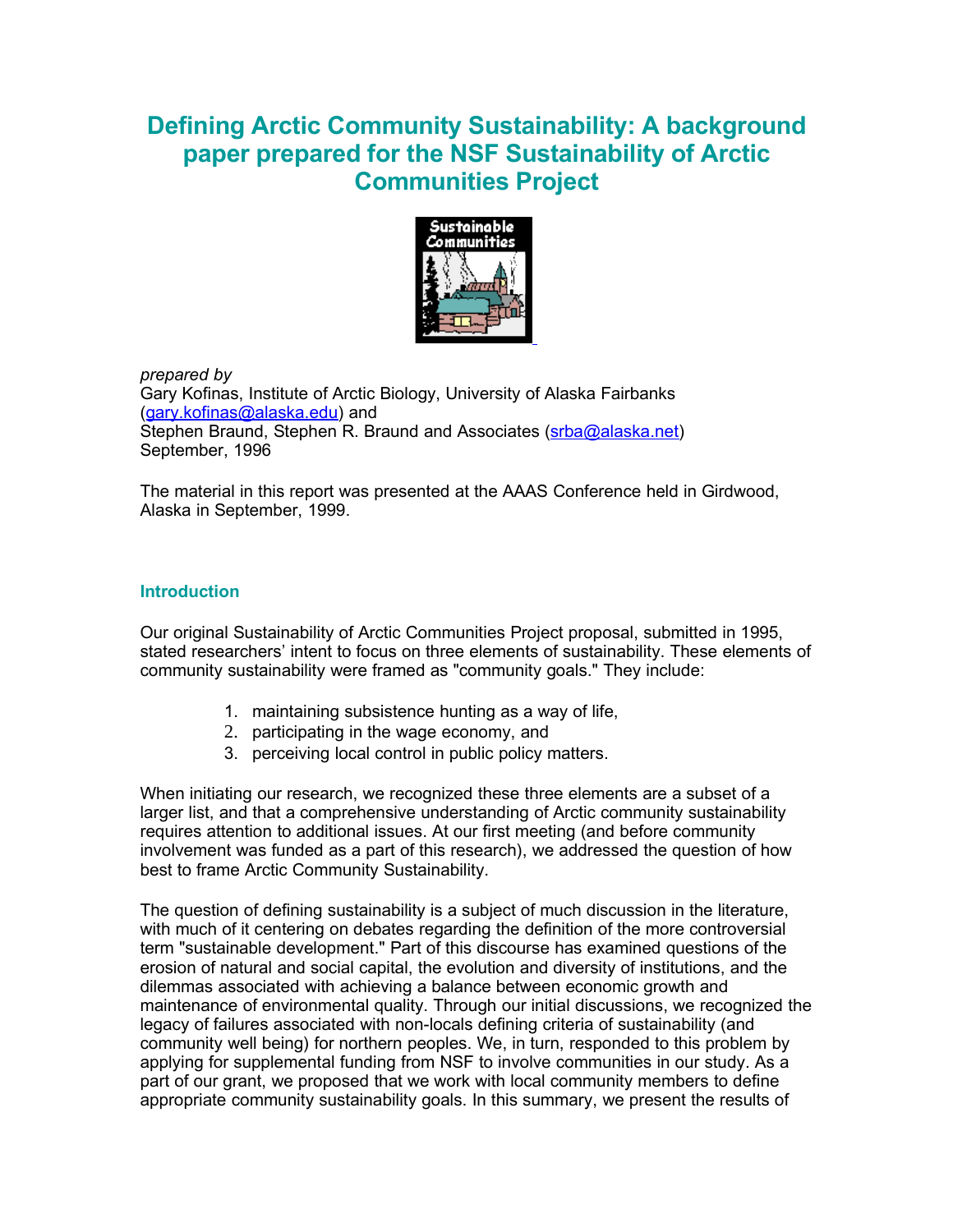our work – - a the list of the elements which are considered by locals to reflect the conditions for achieving Arctic community sustainability.

In the first stage of the research, we worked with the communities of Arctic Village, Aklavik, Old Crow, and Kaktovik. Our effort to define community sustainability goals was completed through meetings of local organizations (e.g., hunters and trappers committee) and at project-sponsored workshops. We also met one-on-one with formal and informal local leaders to discuss the project and with them entered into discussions about the applications of the term sustainability in a northern community context.

After these initial discussions, we were told by community organizations and members that the task of defining community sustainability did not require in depth discussions with community members at the local level. Community members expressed concern about asking questions of locals when answers are already available. Consequently, we collected community-based literature, recommend by community leaders and reviewed it to define community sustainability goals.

#### **Community-based literature**

The following documents served as our primary sources when defining Arctic community sustainability:

Old Crow Sources: Old Crow & the Northern Yukon: Achieving Sustainable Renewable Resource Utilization (F. Fuller & T. McTiernan); Vuntut Gwitchin First Nation Final Agreement; Community Impact Assessment For Old Crow, Yukon (N. MacPherson & G. Netro); fieldwork

Kaktovik Sources: *In This Place - An* Operational *Guide for Those Wishing to Work in the Country of the Kaktovikmiut* .

Arctic Village Sources: Nakai't'in'in "Do It Yourslf" - A Plan for Preserving the Cultural Identity of the Neets'aii Gwich'in Indians of Arctic Village

Aklavik Sources: Aklavik Inuvialuit Community Conservation Plan. Inuvialuit Final Agreement.

#### **Elements common to all communities**

Five elements common to all four communities emerged from this review and from our follow-up meetings with communities. They include**:** 

- 1. Use of, and respect for, the land and animals in their homelands.
- 2. A cash economy that is compatible with, and supports, continued local use of the land and animals.
- 3. Local control and responsibility for what is done in village homelands and what happens to resources used by the community.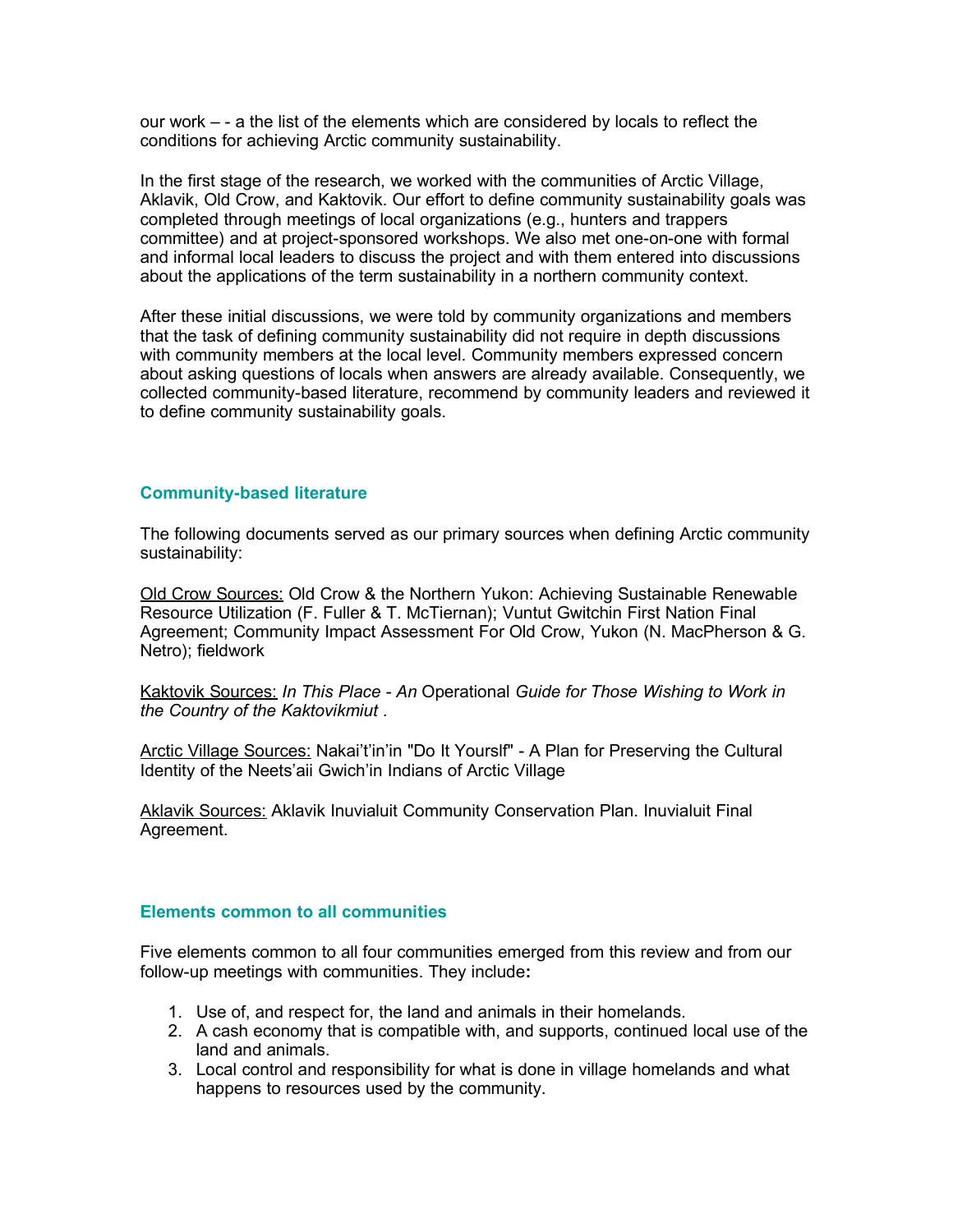- 4. Education of younger people in both traditional knowledge and western science, and education of the outside world about community goals and ways of living.
- 5. A thriving culture that has a clear identity, is based on time on the land and language, which honors and respects elders.

It should be added that some locals also spoke of the need to achieve cooperative relations among local community members and with other communities of the region. Discussions regarding the need for a strong economy were framed by several community leaders as a need for local "wealth creation," (not simply "job creation), and a shift away from past dependencies on government transfer payments. Community members in Arctic Village expressed a set of goals which focus on infrastructure (e.g. providing adequate housing). Locals from all communities also pointed out that each community does not speak in a single voice.

A summary of more specific comments about these elements shared by locals appear in the sections below. Initials (e.g., "AV"=Arctic Village) indicate comments made by specific communities.

#### **Subsistence**

- healthy land & resources
- unimpeded access to resources
- continued harvest & use; "maintain the activity"
- continued traditional respect for land & animals
- Oil development on PCH calving ground threatens sustainability of community (OC, A, AV)

#### **Wage employment**

- need to enhance/expand the local economy; help ensure economic stability
- flexible jobs (allow for time on the land and suited to local skills)
- work with oil industry (K)
- eco-tourism (scenario); preserve & enhance the renewable resource economy (ren. res. jobs) (OC)
- tourism & recreation (non-consumptive) w/ limited resource development of timber & mining) (AV)
- difference between "jobs" and "cash" (harvester support programs, renewable resources ventures, tourism) (OC)

#### **Local Control/Self-Determination**

- maintain control & responsibility over what is done & how it is done
- full & equal participation in fish and wildlife management processes & decisions (OC)
- guarantee rights to harvest and manage resources (OC)
- no restrictions on use of land and waters (K)
- develop effective co-management regime for homelands (K)
- desire to remain a sovereign nation (over land and village) under tribal government (AV)
- need local control of education to improve it (AV)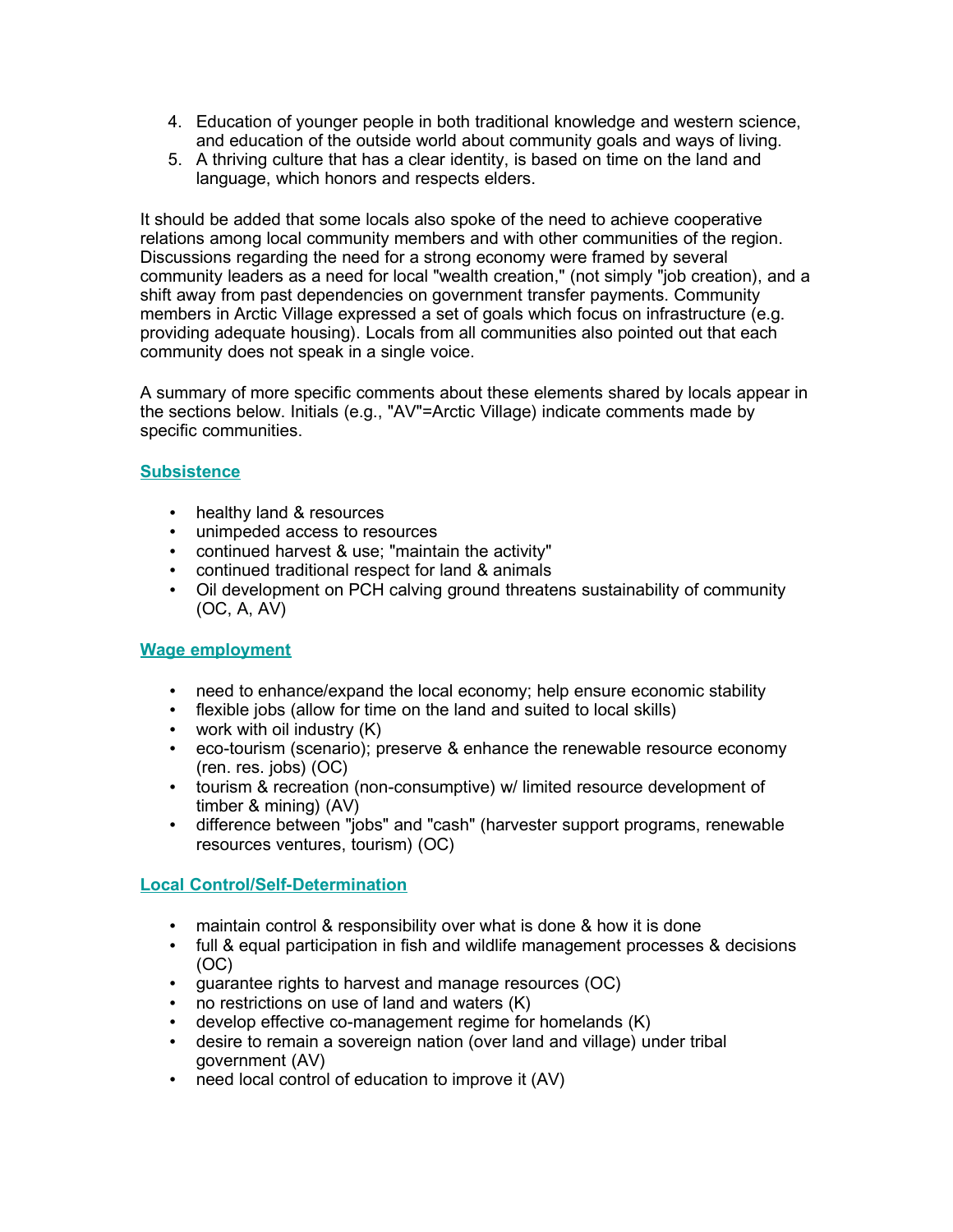#### **Communication/Education**

- education is the key to better employment
- educate younger people in both traditional knowledge and western science
- schools must provide appropriate curriculum (industry & subsistence)
- Need to educate outside world about Native "world view"

#### **Culture**

- preserve & enhance the culture, identity and values
- time on the land
- language
- honor & respect elders (care for them; involve them in community decisions; learn from them)

#### **Infrastructure**

The additional goal of "improved infrastructure" was mentioned by the community members of Arctic Village. They noted that sustainability required

- $\circ$  adequate housing (# & condition)
- o clean water
- o airport repair; church restoration; road repair
- o lower fuel costs; use of alternative energy technologies

#### **Specific elements are listed below by community.**

#### **Aklavik**

#### **Subsistence:**

- protection of wildlife and our land and the keeping traditional subsistence lifestyle; "maintain the activity"
- identify and protect important habitats and harvesting areas.
- define species management

#### **Wage employment:**

• enhance the local economy; help ensure economic stability.

#### **Local Control:**

• Land Use Decisions - describe community process for making land use decisions & managing cumulative impacts which will help protect community values & conserve the resources on which priority lifestyles depend.

#### **Education:**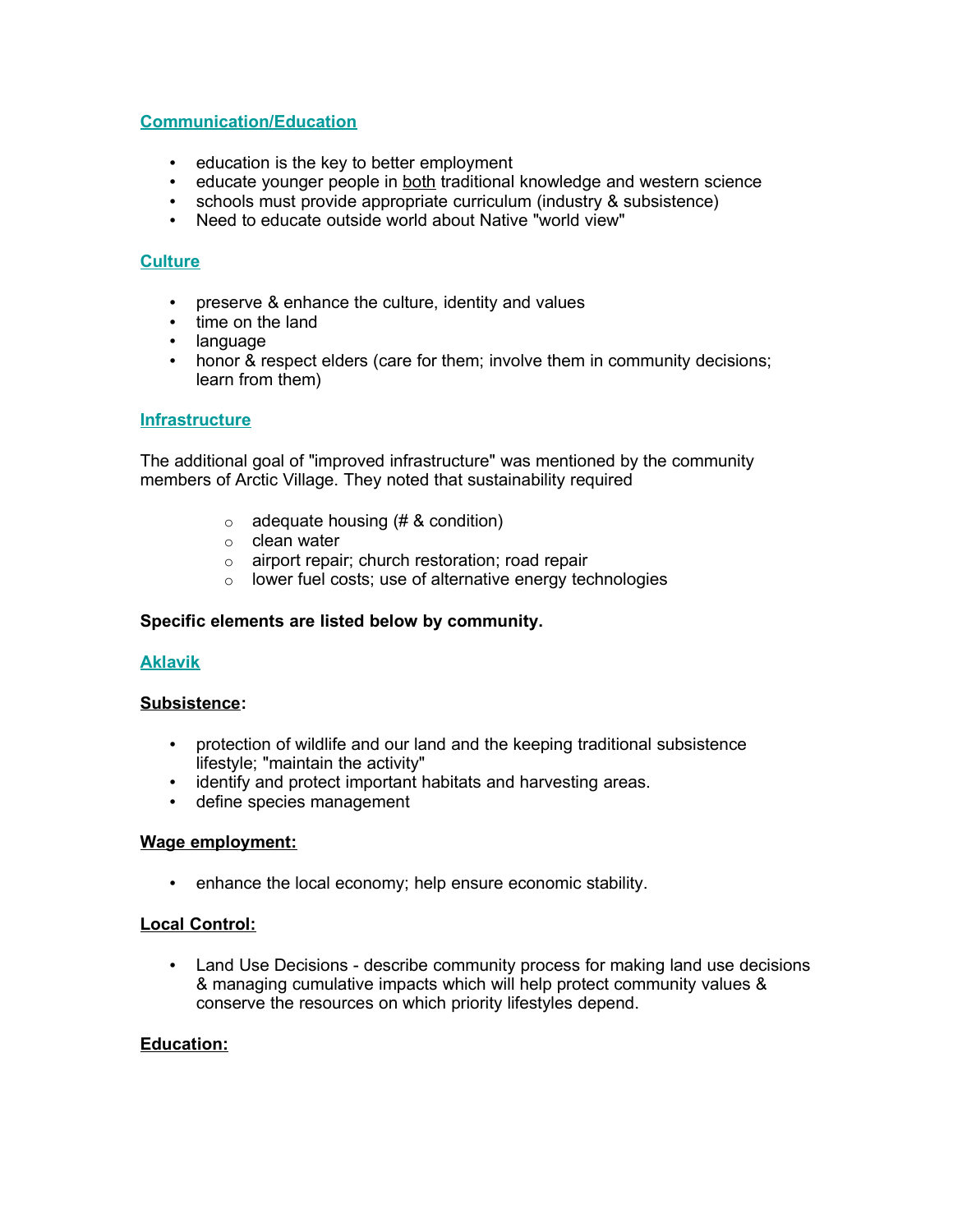• identify educational initiatives which will promote conservation, understanding and appreciation; educate younger people in both traditional knowledge and western science; education is the key to better jobs

Sources: Aklavik Inuvialuit Community Conservation Plan; Aklavik meeting

#### **Old Crow**

#### **Subsistence:**

- health of the PCH
- ensure conservation in the management of all fish & wildlife resources and their habitats
- develop local responsibilities for renewable resource management

#### **Wage employment/economy:**

- eco-tourism
- preserve & enhance the renewable resource economy (ren. res. jobs)
- difference between "jobs" and "cash" (harvester support programs, renewable resource ventures, tourism)

#### **Local Control**:

- "Whatever development occurs, it must be done on our terms, at our pace."
- ensure full & equal participation in fish and wildlife management processes & decisions
- guarantee rights to harvest and manage resources

#### **Communication/Education:**

- integrate local knowledge and experience and western science to achieve conservation
- education in traditional way of life as well as modern ways

#### **Culture:**

- preserve and enhance the culture, identity and values of Yukon Indian People
- time on the land

#### **Elders:**

• honor & respect elders (care for them; involve them in community decisions; learn from them)

#### **Social:**

• formal prohibition against alcohol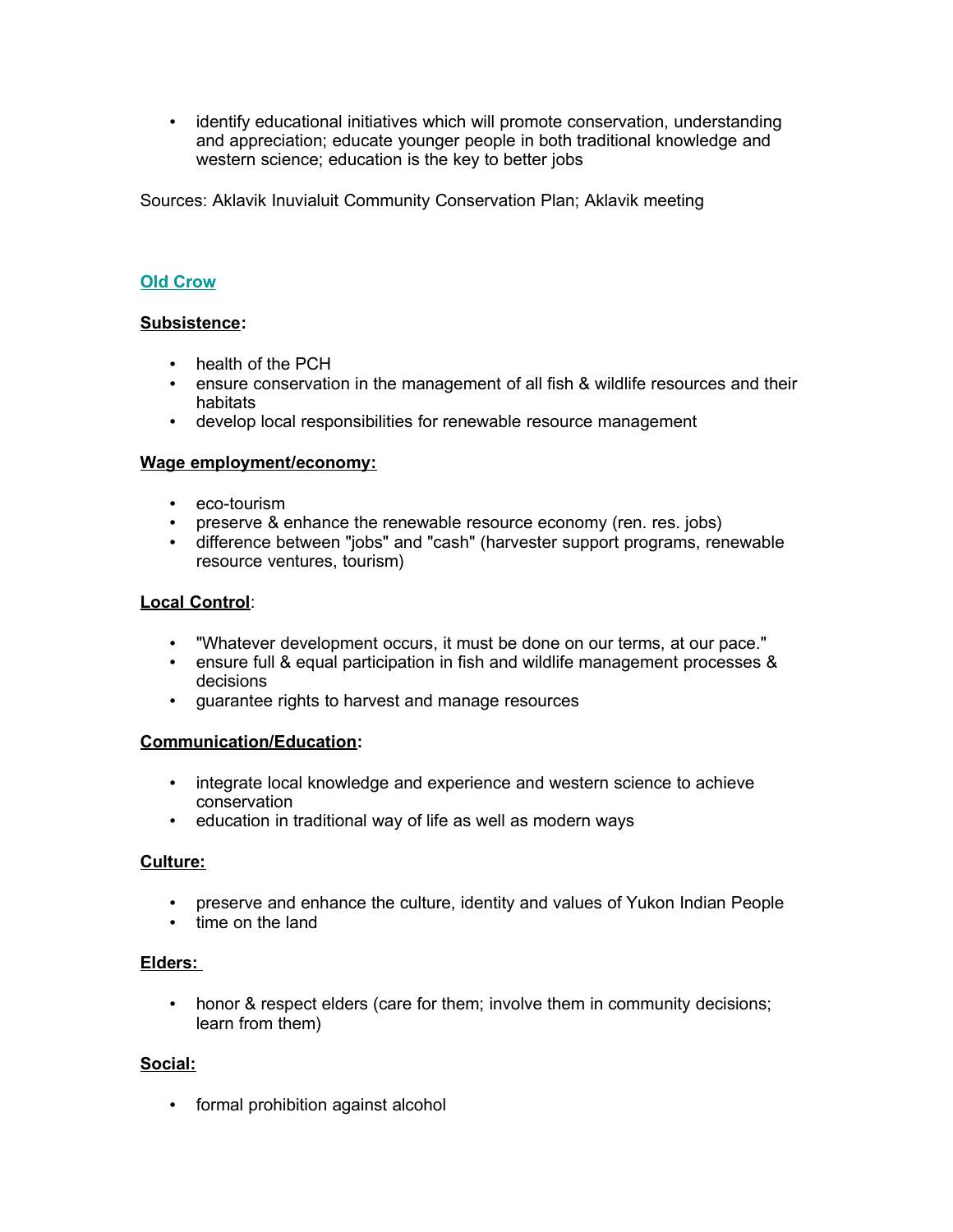Sources: Old Crow & the Northern Yukon: Achieving Sustainable Renewable Resource Utilization (F. Fuller & T. McTiernan); Vuntut Gwitchin First Nation Final Agreement; Community Impact Assessment For Old Crow, Yukon (N. MacPherson & G. Netro); fieldwork

## **Kaktovik**

"Continued **economic security**...through **self-rule** and continued **ecological well-being** of their homelands"

#### **Subsistence:**

- healthy land & resources
- unimpeded access
- continued harvest & use

#### **Wage employment:**

- work with oil industry
- need to expand economic base
- need flexible jobs (allow for time on the land and suited to local skills)

#### **Local Control/Self-Determination:**

- maintain control & responsibility over what is done & how it is done
- be fully involved in planning, permitting, & monitoring
- no restrictions on use of land and waters
- develop a plan to manage all activity within these homelands, including any oil and gas activity
- develop effective co-management regime for homelands

#### **Community:**

• want to retain the complexion of the community (small community with mostly Inupiat)

#### **Importance of and attachment to place:**

- "Our country defines us"
- respect for Kaktovikmiut, their land and water and wildlife
- our attachment to our country is primary, central to our very being

#### **Communication/Education:**

- Need to explain Kaktovik "world view"
- schools must provide appropriate curriculum (industry & subsistence)

#### **Methods of Implementing Policies:**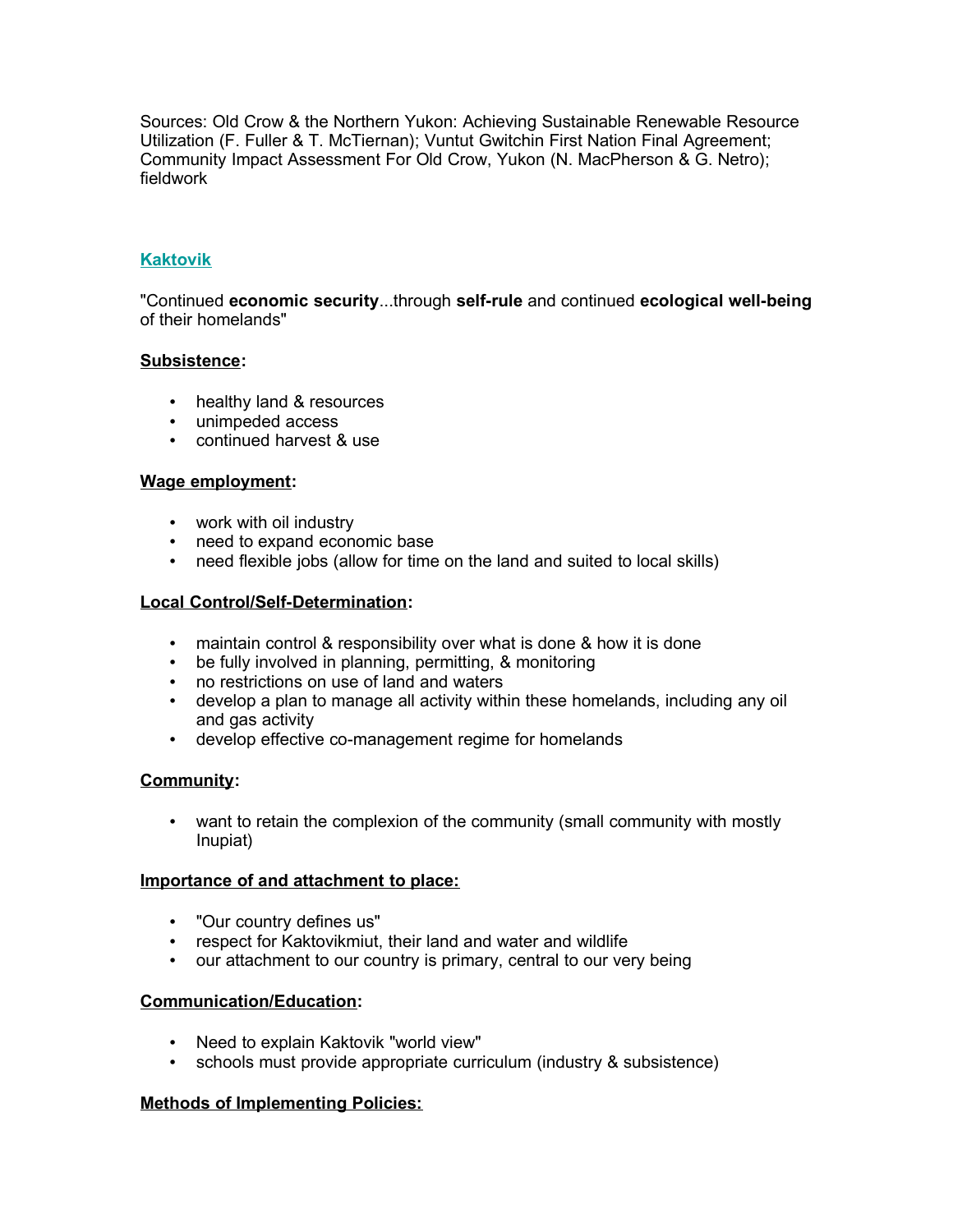- Creation of a Kaktovik Impact Office w/i the City of Kaktovik that deals with all outside interest & activity
- Kaktovik review & approval of all research and other ancillary activity deriving from outside interest in this area to assure proper professional design and sensitivity of the proposed work

Sources: *In This Place - An* Operational *Guide for Those Wishing to Work in the Country of the Kaktovikmiut* and discussions with the mayor of Kaktovik and Karl Francis

#### **Arctic Village**

#### **Subsistence:**

- Continued conservation and wise use of renewable resources
- Continued traditional respect for land and animals
- Oil development on PCH calving ground threatens sustainability of community

#### **Wage employment:**

- realize the need for a stable cash economy (based on traditional ways of hu, trp, & fi w/ limited resource development of timber & mining)
- tourism & recreation (non-consumptive)

#### **Local Control**:

- desire to remain a sovereign nation (over land and village) under tribal government
- need local control of education to improve it

#### **Communication/Education:**

- Continue to teach youth traditional ways
- realize need for academic education for employment/cash economy
- school understaffed and overcrowded; need better village ed system; maybe seek federal funding for school
- the education system in AV must change in order to build an economic base
- AV workshops (grant-writing; ad/business; tribal legal rights & responsibilities; land planning/res. develop.; construction project planning; fund raising/political)

#### **Infrastructure:**

- adequate housing (# & condition)
- clean water
- airport repair; church restoration; road repair, etc.
- high fuel costs => alternative energy technologies

#### **Culture:**